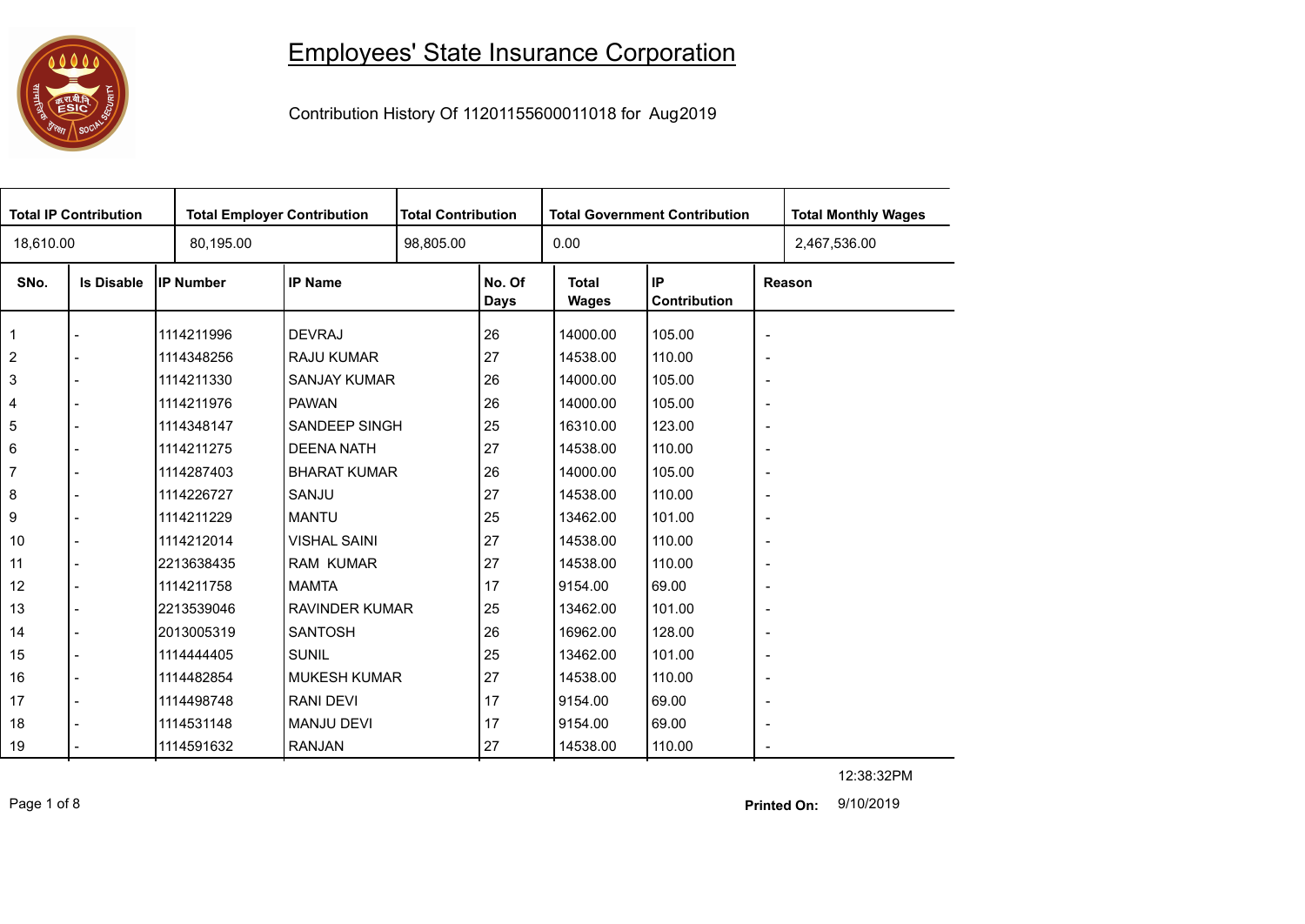| SNo. | <b>Is Disable</b> | <b>IP Number</b> | <b>IP Name</b>           | No. Of<br>Days | Total<br><b>Wages</b> | IP<br>Contribution | Reason                   |
|------|-------------------|------------------|--------------------------|----------------|-----------------------|--------------------|--------------------------|
| 20   |                   | 1114591633       | <b>RAJA RAM</b>          | 25             | 13462.00              | 101.00             |                          |
| 21   |                   | 1114710533       | <b>SHIV NARAYAN</b>      | 25             | 13462.00              | 101.00             |                          |
| 22   |                   | 1114732017       | AVINASH KUMAR            | 25             | 13462.00              | 101.00             |                          |
| 23   |                   | 1114732018       | <b>ASHA DAS</b>          | 27             | 14538.00              | 110.00             |                          |
| 24   |                   | 1114755817       | SUDHA DEVI               | 27             | 14538.00              | 110.00             |                          |
| 25   |                   | 1114827115       | <b>RAVINDRA</b>          | 27             | 14538.00              | 110.00             |                          |
| 26   |                   | 1114897129       | SHRVAN KUMAR MANDAL      | 27             | 14538.00              | 110.00             |                          |
| 27   |                   | 1114929226       | <b>SACHIN KUMAR</b>      | 26             | 14000.00              | 105.00             |                          |
| 28   |                   | 1114929236       | <b>SAVITRI</b>           | 27             | 14538.00              | 110.00             |                          |
| 29   |                   | 1114929247       | <b>SONU KUMAR</b>        | 27             | 14538.00              | 110.00             |                          |
| 30   |                   | 1114929250       | <b>UTTAM SINGH</b>       | 27             | 14538.00              | 110.00             |                          |
| 31   |                   | 1115050846       | <b>ARUN KUMAR</b>        | 27             | 14538.00              | 110.00             |                          |
| 32   |                   | 1115093056       | PAVNESH KUMAR            | 27             | 14538.00              | 110.00             |                          |
| 33   |                   | 1115093049       | SUBHASH CHANDRA          | 27             | 14538.00              | 110.00             |                          |
| 34   |                   | 1115112932       | <b>DILIP KUMAR</b>       | 27             | 14538.00              | 110.00             |                          |
| 35   |                   | 1114382611       | NARENDRA SINGH           | 27             | 14538.00              | 110.00             |                          |
| 36   |                   | 1115201020       | ARUN YADAV               | 23             | 12385.00              | 93.00              |                          |
| 37   |                   | 1115201046       | <b>ANITA</b>             | 27             | 14538.00              | 110.00             |                          |
| 38   |                   | 1115219688       | <b>MANISH KUMAR</b>      | 27             | 14538.00              | 110.00             |                          |
| 39   |                   | 1115219682       | <b>KAPIL</b>             | 27             | 14538.00              | 110.00             |                          |
| 40   |                   | 2016548238       | <b>KHUSHBOO</b>          | 9              | 4846.00               | 37.00              |                          |
| 41   |                   | 1115256045       | <b>PYARE LAL</b>         | 27             | 14538.00              | 110.00             |                          |
| 42   |                   | 1115270867       | PREMNARAYAN              | 26             | 14000.00              | 105.00             |                          |
| 43   |                   | 1115270871       | <b>UMESH KUMAR SINGH</b> | 27             | 14538.00              | 110.00             |                          |
| 44   |                   | 1115270875       | <b>CHANDNI</b>           | 26             | 14000.00              | 105.00             |                          |
| 45   |                   | 1115270881       | <b>SURAJ KUMAR</b>       | 27             | 14538.00              | 110.00             | $\overline{\phantom{a}}$ |
| 46   |                   | 2013713287       | <b>SARVINDER</b>         | 27             | 14538.00              | 110.00             |                          |
| 47   |                   | 1014040234       | <b>BABITA</b>            | 26             | 14000.00              | 105.00             |                          |
| 48   |                   | 1115352947       | <b>NUSRAT PARVIN</b>     | 18             | 9692.00               | 73.00              |                          |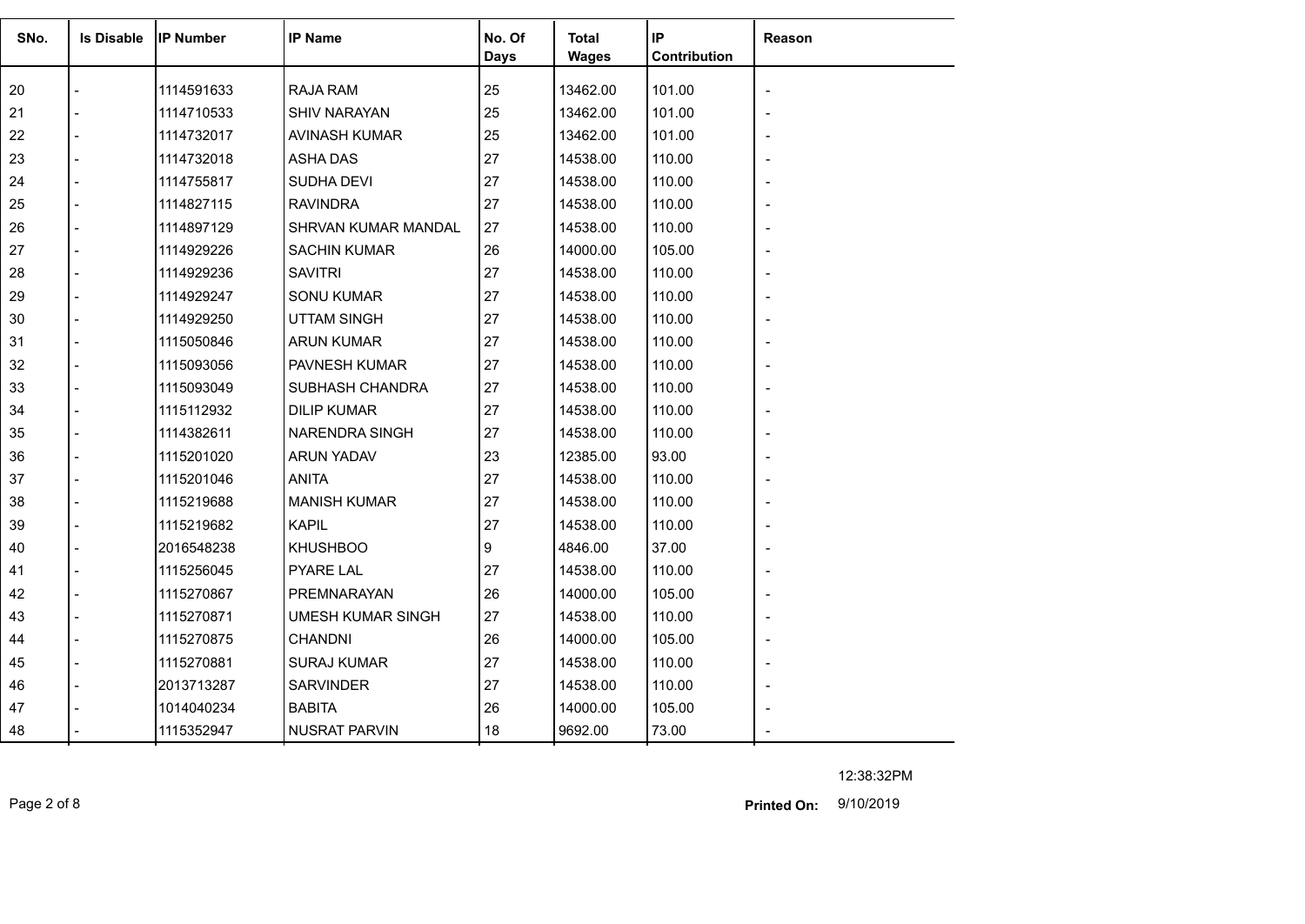| SNo. | <b>Is Disable</b> | <b>IP Number</b> | <b>IP Name</b>                       | No. Of<br><b>Days</b> | <b>Total</b><br><b>Wages</b> | IP<br>Contribution | <b>Reason</b> |
|------|-------------------|------------------|--------------------------------------|-----------------------|------------------------------|--------------------|---------------|
| 49   |                   | 1114806728       | MD RIZWAN ALAM                       | 27                    | 14538.00                     | 110.00             |               |
| 50   |                   | 1115396112       | <b>KARTIK</b>                        | 27                    | 14538.00                     | 110.00             |               |
| 51   |                   | 1115396117       | RAGHUNANDAN KUMAR                    | 27                    | 14538.00                     | 110.00             |               |
| 52   |                   | 1115433634       | <b>RAKESH KUMAR</b><br><b>NAMDEV</b> | 25                    | 13462.00                     | 101.00             |               |
| 53   |                   | 1115455368       | <b>SURUCHI</b>                       | 23                    | 12385.00                     | 93.00              |               |
| 54   |                   | 1115455377       | <b>HARISH KUMAR</b>                  | 27                    | 14538.00                     | 110.00             |               |
| 55   |                   | 1115070046       | <b>BRAJENDRA KUMAR</b>               | 27                    | 14538.00                     | 110.00             |               |
| 56   |                   | 1013823285       | <b>SHAMBHOO</b>                      | 26                    | 16962.00                     | 128.00             |               |
| 57   |                   | 1115487427       | <b>RAM MOHAN</b>                     | 25                    | 13462.00                     | 101.00             |               |
| 58   |                   | 1115487433       | <b>SACHIN</b>                        | 25                    | 13462.00                     | 101.00             |               |
| 59   |                   | 1013634471       | <b>VIPIN</b>                         | 27                    | 14538.00                     | 110.00             |               |
| 60   |                   | 1013645087       | SURENDER-1                           | 26                    | 14000.00                     | 105.00             |               |
| 61   |                   | 1014012424       | <b>LOKENDER KUMAR</b>                | 26                    | 14000.00                     | 105.00             |               |
| 62   |                   | 1013847198       | <b>PRABHA</b>                        | 26                    | 14000.00                     | 105.00             |               |
| 63   |                   | 1013958645       | <b>RAHUL</b>                         | 27                    | 14538.00                     | 110.00             |               |
| 64   |                   | 1014210656       | <b>VINOD KUMAR PRADHAN</b>           | 27                    | 14538.00                     | 110.00             |               |
| 65   |                   | 1014056066       | <b>RAVI KUMAR</b>                    | 26                    | 14000.00                     | 105.00             |               |
| 66   |                   | 1014046982       | <b>HIRA LAL SAHU</b>                 | 27                    | 14538.00                     | 110.00             |               |
| 67   |                   | 1014375658       | <b>BAMBAM KUMAR</b><br><b>PASWAN</b> | 24                    | 12923.00                     | 97.00              |               |
| 68   |                   | 1014099772       | SHARWAN KUMAR RAM                    | 27                    | 14538.00                     | 110.00             |               |
| 69   |                   | 1014335081       | <b>MANOJ KUMAR SAH</b>               | 27                    | 14538.00                     | 110.00             |               |
| 70   |                   | 1014356137       | <b>RUMA</b>                          | 27                    | 14538.00                     | 110.00             |               |
| 71   |                   | 1014178107       | ANUBHAV SINGH                        | 27                    | 14538.00                     | 110.00             |               |
| 72   |                   | 1014236394       | <b>BHUPENDER</b>                     | 27                    | 14538.00                     | 110.00             |               |
| 73   |                   | 1014193451       | ONKAR KUMAR PASWAN                   | 26                    | 14000.00                     | 105.00             |               |
| 74   |                   | 1014178106       | MUKESH KUMAR GUPTA                   | 27                    | 14538.00                     | 110.00             |               |
| 75   |                   | 1115487421       | <b>YOGESH</b>                        | 25                    | 13462.00                     | 101.00             |               |
| 76   |                   | 1014344969       | <b>SUMIT</b>                         | 6                     | 3231.00                      | 25.00              |               |

12:38:32PM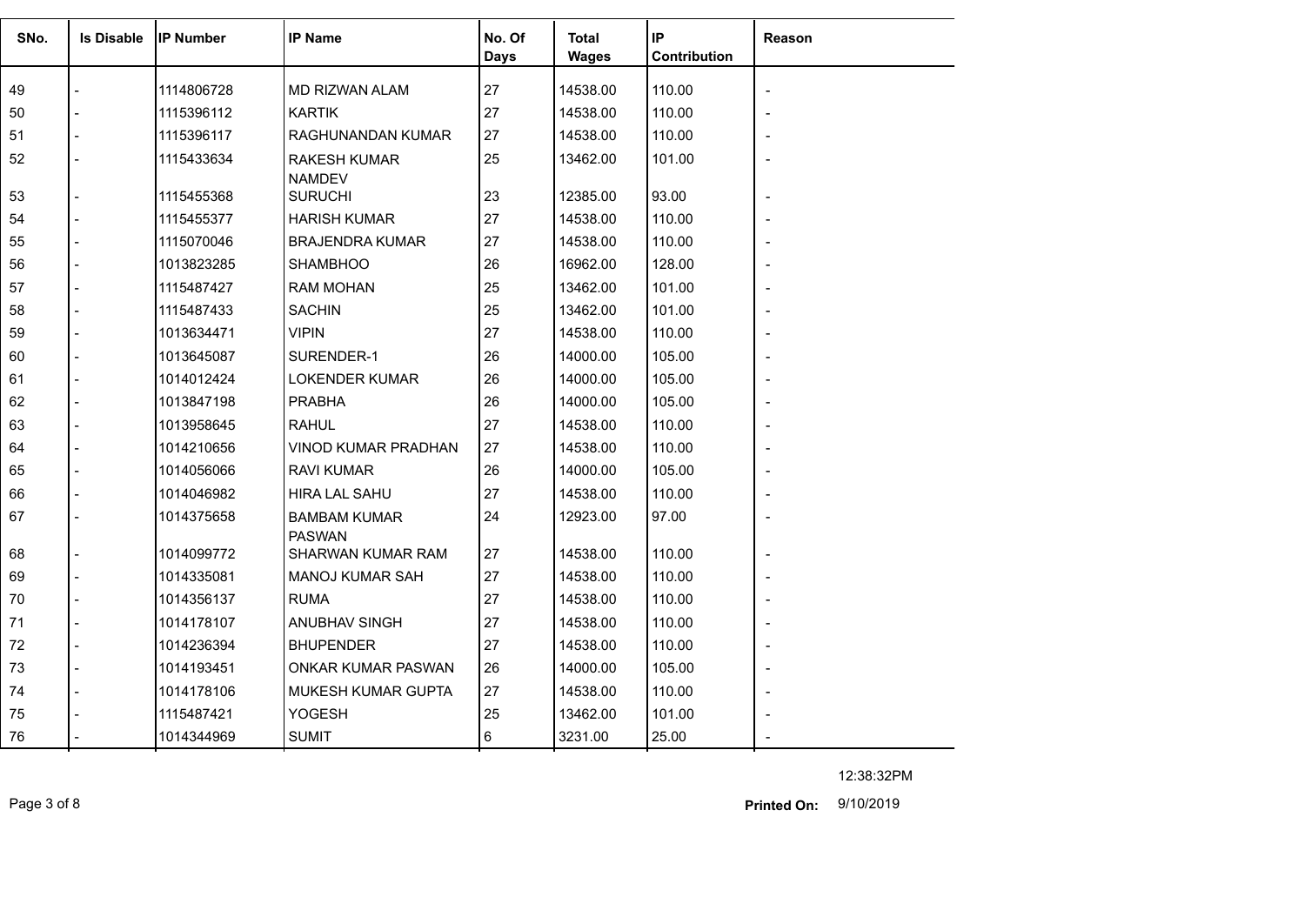| SNo. | <b>Is Disable</b> | lIP Number | <b>IP Name</b>        | No. Of<br>Days | <b>Total</b><br><b>Wages</b> | IP<br>Contribution | Reason |
|------|-------------------|------------|-----------------------|----------------|------------------------------|--------------------|--------|
| 77   |                   | 1013634345 | SONU kumar gupta      | 27             | 17614.00                     | 133.00             |        |
| 78   |                   | 1014245211 | <b>SANJAY KUMAR</b>   | 26             | 14000.00                     | 105.00             |        |
| 79   |                   | 1014254513 | POOJA KUMARI          | 27             | 14538.00                     | 110.00             |        |
| 80   |                   | 1014160318 | <b>BABITA</b>         | 27             | 14538.00                     | 110.00             |        |
| 81   |                   | 2013796494 | <b>MOHINI</b>         | 14             | 7538.00                      | 57.00              |        |
| 82   |                   | 1013634472 | <b>CHANDER PAL</b>    | 26             | 14000.00                     | 105.00             |        |
| 83   |                   | 1115507078 | <b>RUBI CHAUBE</b>    | 25             | 13462.00                     | 101.00             |        |
| 84   |                   | 1115507018 | <b>MANOHAR PASWAN</b> | 26             | 14000.00                     | 105.00             |        |
| 85   |                   | 1115528771 | <b>SUSHILA</b>        | 27             | 14538.00                     | 110.00             |        |
| 86   |                   | 1115523767 | <b>NEERAJ KUMAR</b>   | 26             | 14000.00                     | 105.00             |        |
| 87   |                   | 1115523777 | NIKHIL KUMAR ANAND    | 27             | 14538.00                     | 110.00             |        |
| 88   |                   | 1115523790 | <b>AMIT KUMAR</b>     | 27             | 14538.00                     | 110.00             |        |
| 89   |                   | 1115523799 | <b>SAWAN PASWAN</b>   | 26             | 14000.00                     | 105.00             |        |
| 90   |                   | 1115543462 | <b>SUNIL</b>          | 26             | 14000.00                     | 105.00             |        |
| 91   |                   | 1115543478 | KAILASH PASWAN        | 24             | 12923.00                     | 97.00              |        |
| 92   |                   | 1115543485 | <b>NIPU DEVI</b>      | 14             | 7538.00                      | 57.00              |        |
| 93   |                   | 1115543500 | <b>MILAN CHELL</b>    | 27             | 14538.00                     | 110.00             |        |
| 94   |                   | 1115543534 | <b>RAJESH KUMAR</b>   | 16             | 8615.00                      | 65.00              |        |
| 95   |                   | 1115543576 | <b>MO NADEEM</b>      | 27             | 14538.00                     | 110.00             |        |
| 96   |                   | 1115543611 | <b>GITA KUMARI</b>    | 18             | 9692.00                      | 73.00              |        |
| 97   |                   | 1115543625 | <b>URMILA</b>         | 27             | 14538.00                     | 110.00             |        |
| 98   |                   | 1115543652 | PREM CHAND            | 26             | 14000.00                     | 105.00             |        |
| 99   |                   | 1115543667 | <b>VISHAL KUMAR</b>   | 26             | 14000.00                     | 105.00             |        |
| 100  |                   | 1115543687 | <b>SADHANA</b>        | 15             | 8077.00                      | 61.00              |        |
| 101  |                   | 1115543747 | <b>PARDEEP</b>        | 27             | 14538.00                     | 110.00             |        |
| 102  |                   | 1115561313 | <b>SUNIL</b>          | 20             | 10769.00                     | 81.00              |        |
| 103  |                   | 1115561340 | <b>MUINUDDEEN</b>     | 24             | 12923.00                     | 97.00              |        |
| 104  |                   | 1115561358 | <b>RAJESH</b>         | 27             | 14538.00                     | 110.00             |        |
| 105  |                   | 1115561362 | RAHUL KUMAR           | 26             | 14000.00                     | 105.00             |        |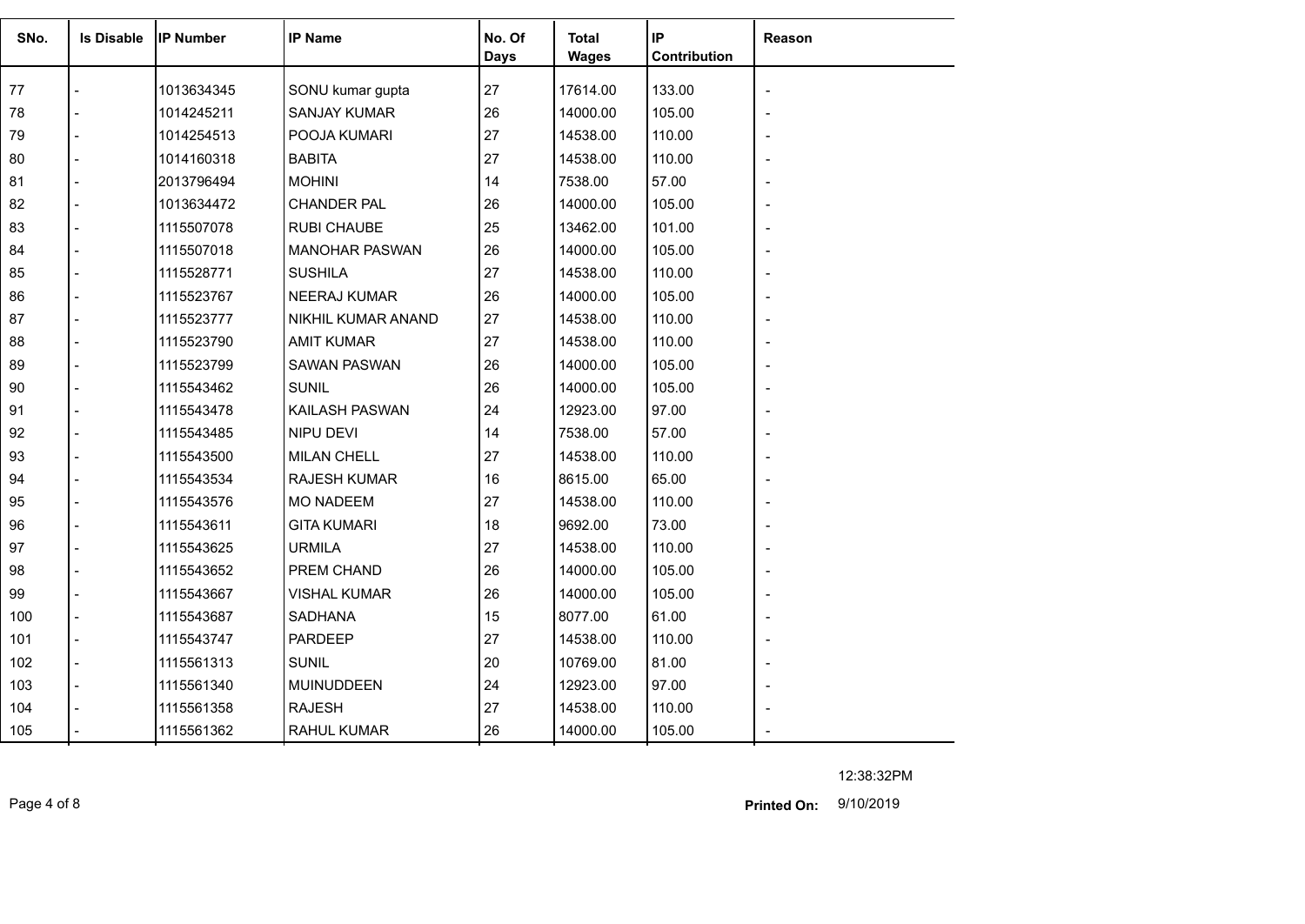| SNo. | <b>Is Disable</b> | <b>IP Number</b> | <b>IP Name</b>         | No. Of<br>Days | Total<br><b>Wages</b> | IP<br>Contribution | Reason                   |
|------|-------------------|------------------|------------------------|----------------|-----------------------|--------------------|--------------------------|
| 106  |                   | 1115561370       | <b>ASHOK SHARMA</b>    | 26             | 14000.00              | 105.00             |                          |
| 107  |                   | 1115561375       | PINTU GAUTAM           | 26             | 14000.00              | 105.00             |                          |
| 108  |                   | 1115561389       | <b>RAJESH KUMAR</b>    | 27             | 14538.00              | 110.00             | $\overline{\phantom{0}}$ |
| 109  |                   | 1115561397       | <b>MD SALMAN</b>       | 26             | 14000.00              | 105.00             |                          |
| 110  |                   | 1115561404       | ABHIRAJ KUMAR          | 26             | 14000.00              | 105.00             |                          |
| 111  |                   | 1115561412       | RAM ROOP               | 27             | 14538.00              | 110.00             |                          |
| 112  |                   | 1115561424       | <b>DEEPAK BHILWARA</b> | 20             | 10769.00              | 81.00              |                          |
| 113  |                   | 1115543719       | <b>RANI KASHYAP</b>    | 15             | 8077.00               | 61.00              |                          |
| 114  |                   | 1115543734       | <b>ASHISH KUMAR</b>    | 26             | 14000.00              | 105.00             |                          |
| 115  |                   | 1115577393       | <b>ANIL KUMAR</b>      | 23             | 12385.00              | 93.00              | $\blacksquare$           |
| 116  |                   | 1115577400       | <b>SUNIL KUMAR</b>     | 26             | 14000.00              | 105.00             |                          |
| 117  |                   | 1115577412       | <b>ANUJ KUMAR</b>      | 26             | 14000.00              | 105.00             |                          |
| 118  |                   | 1115577415       | <b>AMARJEET KUMAR</b>  | 27             | 14538.00              | 110.00             |                          |
| 119  |                   | 1115577422       | <b>SONIA</b>           | 25             | 13462.00              | 101.00             |                          |
| 120  |                   | 1115577429       | <b>UMESH KUMAR</b>     | 18             | 9692.00               | 73.00              |                          |
| 121  |                   | 1115577438       | <b>ANIL KUMAR</b>      | 27             | 14538.00              | 110.00             |                          |
| 122  |                   | 1115577444       | <b>RAM KUMAR</b>       | 27             | 14538.00              | 110.00             |                          |
| 123  |                   | 1115577456       | SHIVENDER KUMAR        | 27             | 14538.00              | 110.00             |                          |
| 124  |                   | 1013926536       | SUDHANSHU              | 27             | 14538.00              | 110.00             |                          |
| 125  |                   | 1013847195       | <b>DINESH</b>          | 27             | 14538.00              | 110.00             |                          |
| 126  |                   | 1014012415       | <b>ANIRUDH</b>         | 26             | 14000.00              | 105.00             |                          |
| 127  |                   | 1115577466       | <b>DEEPAK SINGH</b>    | 26             | 14000.00              | 105.00             |                          |
| 128  |                   | 1115578231       | <b>NITESH KUMAR</b>    | 27             | 14538.00              | 110.00             |                          |
| 129  |                   | 1115577499       | SWALEHA BANO           | 24             | 12923.00              | 97.00              |                          |
| 130  |                   | 1014081622       | <b>MANOJ</b>           | 27             | 14538.00              | 110.00             |                          |
| 131  |                   | 1014344965       | <b>VEERENDRA</b>       | 27             | 14538.00              | 110.00             | $\blacksquare$           |
| 132  |                   | 1014392594       | KAILASH DEVI           | 27             | 14538.00              | 110.00             |                          |
| 133  |                   | 1013634351       | <b>NARENDER</b>        | 27             | 14538.00              | 110.00             |                          |
| 134  |                   | 1014046979       | MOHD. KURBAN           | 27             | 14538.00              | 110.00             |                          |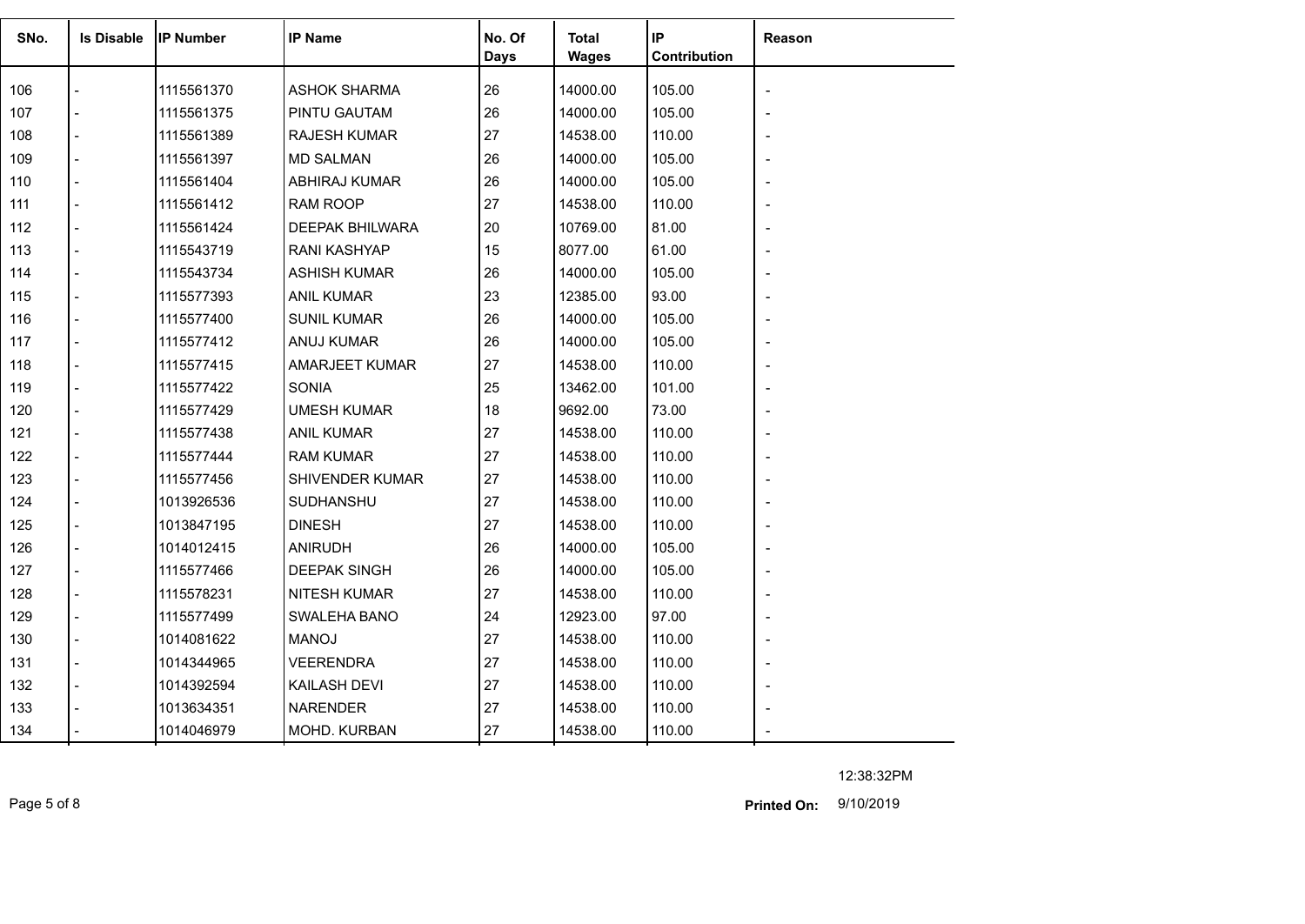| SNo. | <b>Is Disable</b>        | IIP Number | <b>IP Name</b>         | No. Of<br>Days | <b>Total</b><br><b>Wages</b> | IP<br>Contribution | Reason         |
|------|--------------------------|------------|------------------------|----------------|------------------------------|--------------------|----------------|
| 135  |                          | 1014170728 | <b>ANKUR GAUTAM</b>    | 26             | 14000.00                     | 105.00             |                |
| 136  |                          | 1013578727 | <b>CHANCHAL</b>        | 27             | 14538.00                     | 110.00             |                |
| 137  | $\blacksquare$           | 1115577511 | <b>SURAJ</b>           | 27             | 14538.00                     | 110.00             |                |
| 138  |                          | 1115577516 | <b>MANOJ KUMAR</b>     | 26             | 14000.00                     | 105.00             |                |
| 139  | $\blacksquare$           | 1115577524 | PRAKASH SINGH BISHT    | 27             | 14538.00                     | 110.00             |                |
| 140  | $\overline{a}$           | 1014046981 | MURTAZA ANSARI         | 26             | 14000.00                     | 105.00             |                |
| 141  |                          | 1014401601 | <b>RAJESH</b>          | 5              | 2692.00                      | 21.00              |                |
| 142  | $\blacksquare$           | 1013799153 | <b>BHUPENDER</b>       | 27             | 14538.00                     | 110.00             |                |
| 143  | $\blacksquare$           | 1013926537 | ANUJ SHARMA            | 27             | 14538.00                     | 110.00             | $\blacksquare$ |
| 144  |                          | 1014081633 | <b>RAJ SINGH</b>       | 27             | 14538.00                     | 110.00             |                |
| 145  | $\blacksquare$           | 1115577529 | <b>HARINAM</b>         | 0              | 0.00                         | 0.00               | On Leave       |
| 146  | $\overline{a}$           | 1115577534 | PRADEEP KUMAR SINGH    | 26             | 16962.00                     | 128.00             | $\blacksquare$ |
| 147  |                          | 1014170729 | CHANDAN KUMAR          | 27             | 14538.00                     | 110.00             |                |
| 148  | $\blacksquare$           | 1013830165 | SANDEEP                | 27             | 14538.00                     | 110.00             |                |
| 149  | $\blacksquare$           | 1115577541 | <b>DEEPAK</b>          | 26             | 14000.00                     | 105.00             |                |
| 150  | $\overline{\phantom{a}}$ | 1014210650 | RAJ KUMAR              | 26             | 14000.00                     | 105.00             |                |
| 151  |                          | 1013958649 | RAJ KUMAR YADAV        | 26             | 14000.00                     | 105.00             |                |
| 152  |                          | 1115595286 | <b>UPENDER</b>         | 5              | 2692.00                      | 21.00              |                |
| 153  | $\blacksquare$           | 1115595296 | RAKESH KUMAR JHA       | 15             | 8077.00                      | 61.00              |                |
| 154  | $\overline{a}$           | 1115595304 | <b>NAR SINGH KUMAR</b> | 16             | 8615.00                      | 65.00              |                |
| 155  |                          | 1115595324 | <b>INDRAWATI</b>       | 27             | 14538.00                     | 110.00             |                |
| 156  | $\blacksquare$           | 1115595331 | <b>KAMLESH KUMAR</b>   | 26             | 14000.00                     | 105.00             |                |
| 157  | $\overline{a}$           | 1115595345 | <b>KOMAL KUMARI</b>    | 16             | 8615.00                      | 65.00              |                |
| 158  |                          | 1115595354 | ANJU                   | 15             | 8077.00                      | 61.00              |                |
| 159  | $\blacksquare$           | 1115595365 | <b>MANOJ PASWAN</b>    | 18             | 9692.00                      | 73.00              |                |
| 160  | $\blacksquare$           | 1115595373 | <b>SHIVAM SINGH</b>    | 12             | 6462.00                      | 49.00              | $\overline{a}$ |
| 161  |                          | 1115595387 | ROHIT DAHIYA           | 9              | 4846.00                      | 37.00              |                |
| 162  |                          | 1115595395 | <b>NEETU</b>           | 25             | 13462.00                     | 101.00             |                |
| 163  |                          | 1115595411 | <b>AKASH</b>           | 16             | 8615.00                      | 65.00              |                |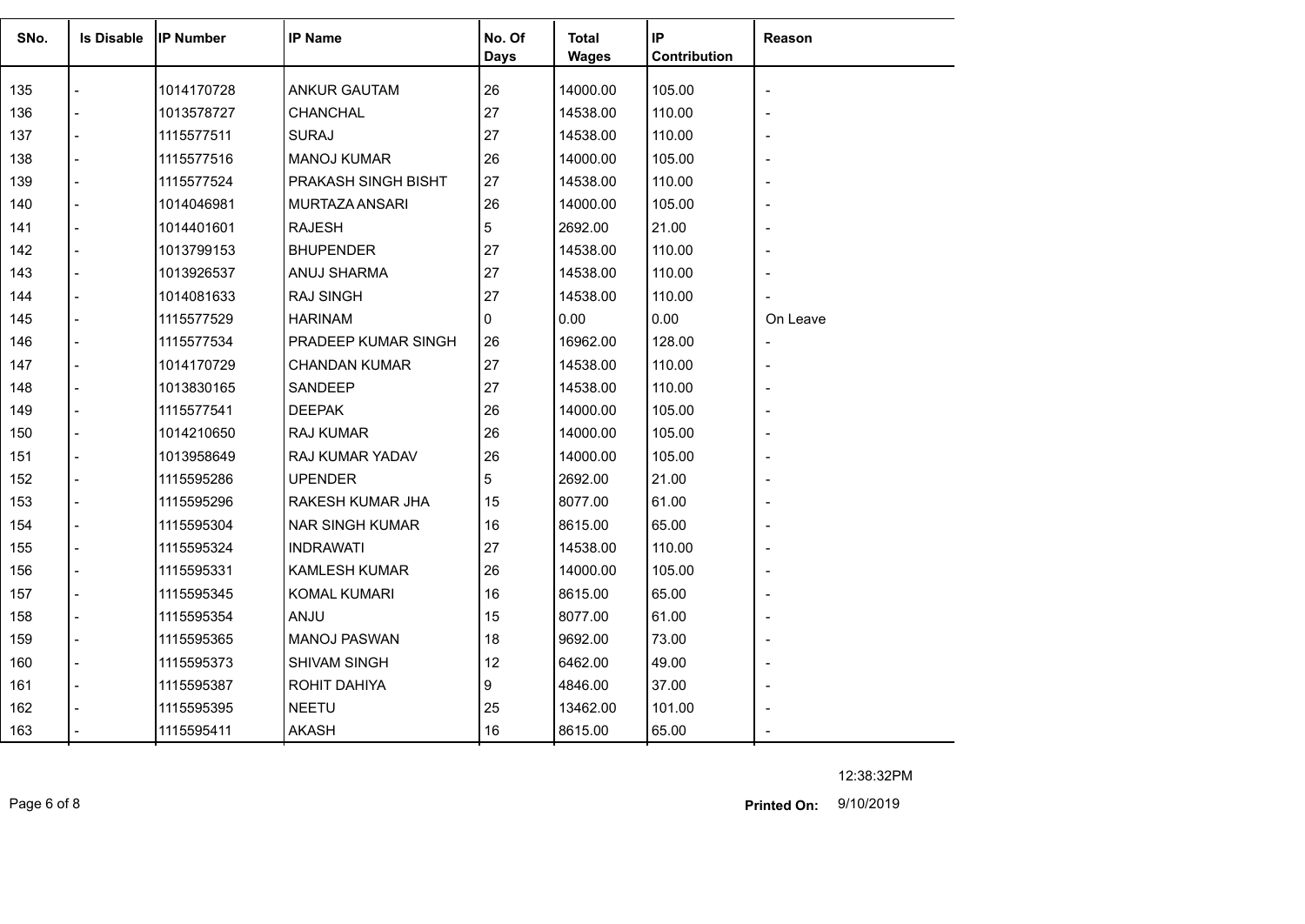| SNo. | <b>Is Disable</b> | <b>IP Number</b> | <b>IP Name</b>          | No. Of<br><b>Days</b> | <b>Total</b><br><b>Wages</b> | IP<br>Contribution | Reason                   |
|------|-------------------|------------------|-------------------------|-----------------------|------------------------------|--------------------|--------------------------|
| 164  |                   | 1114400418       | <b>GYAN SINGH</b>       | 24                    | 12923.00                     | 97.00              |                          |
| 165  |                   | 1115595429       | SONU KUMAR PASVAN       | 14                    | 7538.00                      | 57.00              |                          |
| 166  |                   | 1114672235       | <b>CHINTOO MANDAL</b>   | 15                    | 8077.00                      | 61.00              |                          |
| 167  |                   | 1115396125       | <b>ISRAT</b>            | 0                     | 0.00                         | 0.00               | <b>Left Service</b>      |
| 168  |                   | 1115415074       | <b>KISHAN</b>           | 0                     | 0.00                         | 0.00               | Left Service             |
| 169  |                   | 1014115976       | <b>RINKY II</b>         | 0                     | 0.00                         | 0.00               | Left Service             |
| 170  |                   | 1115507063       | <b>RINKI</b>            | $\mathbf{0}$          | 0.00                         | 0.00               | Left Service             |
| 171  | $\overline{a}$    | 1115523771       | PHULBABU KUMAR          | 0                     | 0.00                         | 0.00               | Left Service             |
| 172  | $\overline{a}$    | 1115543591       | <b>ABHISHEK KUMAR</b>   | $\Omega$              | 0.00                         | 0.00               | Left Service             |
| 173  |                   | 1115561351       | SHALU                   | $\mathbf{0}$          | 0.00                         | 0.00               | Left Service             |
| 174  |                   | 1115561384       | <b>SUMAN</b>            | 0                     | 0.00                         | 0.00               | Left Service             |
| 175  |                   | 1115577407       | <b>ASHISH KUMAR</b>     | 0                     | 0.00                         | 0.00               | Left Service             |
| 176  |                   | 1115577506       | <b>RAJNI</b>            | 0                     | 0.00                         | 0.00               | Left Service             |
| 177  |                   | 1115332642       | <b>SUDESH KUMAR</b>     | $\mathbf{0}$          | 0.00                         | 0.00               | On Leave                 |
| 178  |                   | 1115475659       | <b>SURESH SINGH</b>     | $\mathbf{0}$          | 0.00                         | 0.00               | Left Service             |
| 179  |                   | 1115543702       | <b>RUPESH KUMAR</b>     | $\mathbf{0}$          | 0.00                         | 0.00               | Left Service             |
| 180  |                   | 1115473492       | <b>DHARMENDRA SINGH</b> | 27                    | 14538.00                     | 110.00             | $\overline{\phantom{a}}$ |
| 181  |                   | 1115475530       | PAPPU YADAV             | 27                    | 14538.00                     | 110.00             | $\overline{a}$           |
| 182  |                   | 1115475643       | <b>VIKASH KUMAR</b>     | 27                    | 14538.00                     | 110.00             |                          |
| 183  |                   | 1115523812       | <b>SUNIL KUMAR PAL</b>  | 24                    | 12923.00                     | 97.00              |                          |
| 184  |                   | 1115561420       | RAJENDRA KUMAR          | 27                    | 14538.00                     | 110.00             |                          |
| 185  |                   | 1115595486       | <b>RANBIR CHAND</b>     | 27                    | 14538.00                     | 110.00             |                          |
| 186  |                   | 1115595495       | <b>OMVEER SINGH</b>     | 27                    | 14538.00                     | 110.00             | $\blacksquare$           |
| 187  |                   | 1115584183       | <b>MUNIYA</b>           | 27                    | 14538.00                     | 110.00             |                          |
| 188  | $\overline{a}$    | 1114732009       | <b>GOVIND SINGH</b>     | 27                    | 12194.00                     | 92.00              |                          |
| 189  | $\overline{a}$    | 1115172248       | <b>VISRAM MISHRA</b>    | 26                    | 11742.00                     | 89.00              |                          |
| 190  |                   | 1115332677       | <b>RAMPHAL</b>          | 9                     | 4065.00                      | 31.00              |                          |
| 191  |                   | 1115332656       | <b>RAKESH</b>           | 27                    | 14538.00                     | 110.00             |                          |
| 192  |                   | 1114770179       | <b>SUNIL YADAV</b>      | 26                    | 14000.00                     | 105.00             |                          |